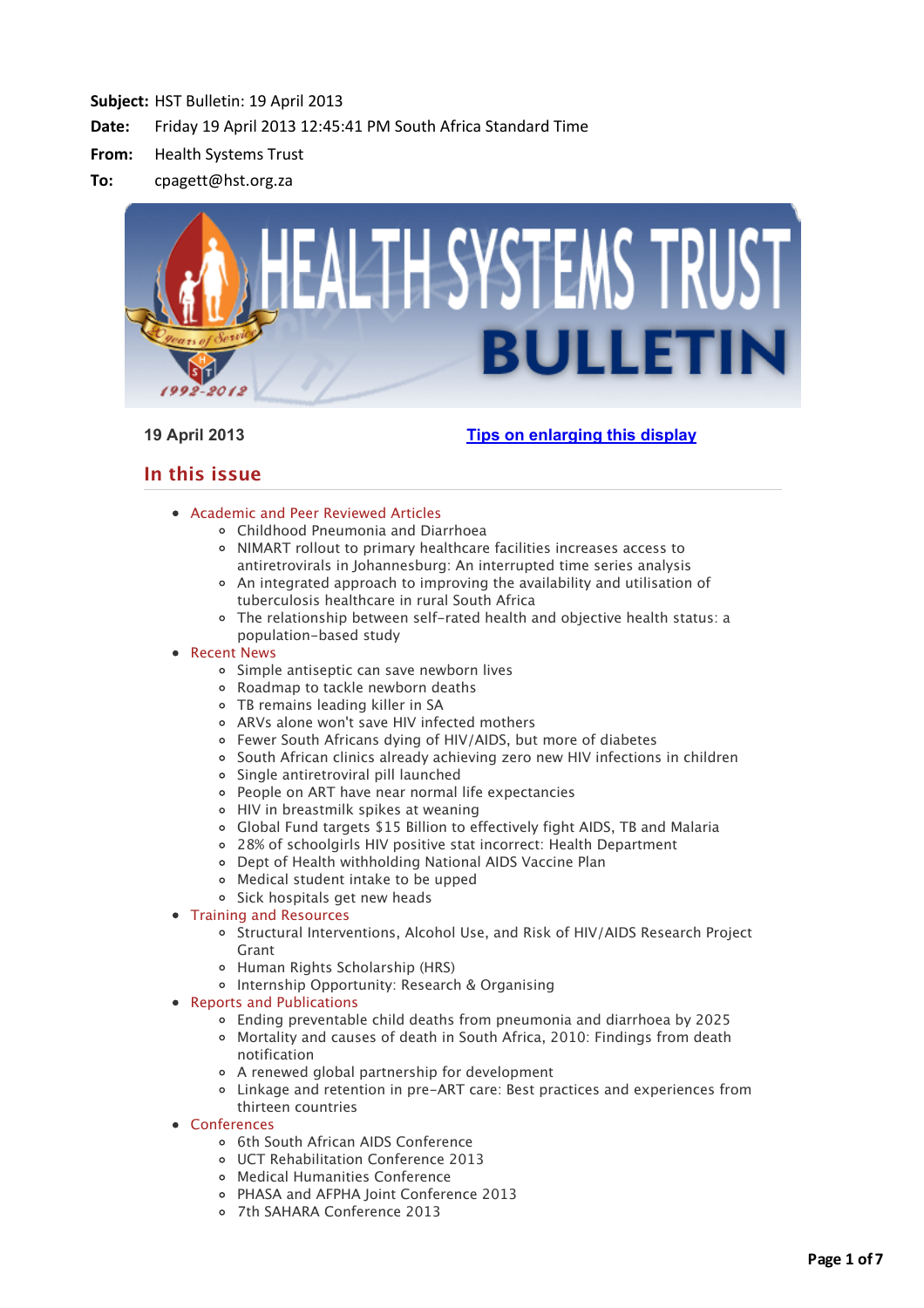# [ICASA Conference 2013](applewebdata://65453A6E-1A4C-409A-8986-2BDB9B6AC91A#C_6)

- [Job Opportunities](applewebdata://65453A6E-1A4C-409A-8986-2BDB9B6AC91A#jobs)
	- [Health Systems Trust](applewebdata://65453A6E-1A4C-409A-8986-2BDB9B6AC91A#J_1)
		- **[Researcher](applewebdata://65453A6E-1A4C-409A-8986-2BDB9B6AC91A#J_2)**
		- **[Communications Officer](applewebdata://65453A6E-1A4C-409A-8986-2BDB9B6AC91A#J_3)**
		- [Copy and Content Editor](applewebdata://65453A6E-1A4C-409A-8986-2BDB9B6AC91A#J_4)
	- o [Researcher \(Gender Equality and HIV\) HEARD UKZN](applewebdata://65453A6E-1A4C-409A-8986-2BDB9B6AC91A#J_5)
	- [Executive Director SANGONeT](applewebdata://65453A6E-1A4C-409A-8986-2BDB9B6AC91A#J_6)
	- [AHP African Health Placements](applewebdata://65453A6E-1A4C-409A-8986-2BDB9B6AC91A#J_0)

# **Academic and Peer Reviewed Articles**

# **Lancet Series: Childhood Pneumonia and Diarrhoea**

*The Lancet. Published: 12 April 2013.*

The Lancet Series on Childhood Pneumonia and Diarrhoea, led by Aga Khan University, Pakistan, provides evidence for integrated control efforts for childhood pneumonia and diarrhoea.... [Read More »](http://bulletin.hst.org.za//lt.php?id=K09SD11TUQ8ASlBYBUUHC1NR)

Source: [http://www.thelancet.com/](http://bulletin.hst.org.za//lt.php?id=K09SD11TUQ8ASlBYBUUHC1NR) [Accessed: 19 April 2013]

**[back to top](applewebdata://65453A6E-1A4C-409A-8986-2BDB9B6AC91A#top)**

# **NIMART rollout to primary healthcare facilities increases access to antiretrovirals in Johannesburg: An interrupted time series analysis**

*J C Y Nyasulu, E Muchiri, S Mazwi, M Ratshefola. South African Medical Journal Vol 103, No 4. Published: 2013.*

South Africa has made remarkable progress in rolling out antiretroviral therapy (ART), with the largest number of people (more than 1.4 million) enrolled on antiretrovirals in the world. Decentralisation of services to primary health centres (PHCs) has strengthened retention of patients on ART and reduced the burden of managing uncomplicated cases at referral hospitals... [Read More »](http://bulletin.hst.org.za//lt.php?id=K09SD11TUQ8PSlBYBUUHC1NR)

Source: [http://www.samj.org.za/index.php/samj/article/view/6380](http://bulletin.hst.org.za//lt.php?id=K09SD11TUQ8PSlBYBUUHC1NR) [Accessed: 19 April 2013]

#### **[back to top](applewebdata://65453A6E-1A4C-409A-8986-2BDB9B6AC91A#top)**

# **An integrated approach to improving the availability and utilisation of tuberculosis healthcare in rural South Africa**

*N Z Chimbindi, T Bärnighausen, M-L Newell. South African Medical Journal Vol 103, No 4. Published: 2013.*

Patients with tuberculosis (TB) face several challenges in accessing care, and an integrated service that includes HIV testing could be preferable for them and ensure timely HIV treatment initiation and optimal TB care.....**Read More** »

Source: [http://www.samj.org.za/index.php/samj/article/view/6423](http://bulletin.hst.org.za//lt.php?id=K09SD11TUQ8OSlBYBUUHC1NR) [Accessed: 19 April 2013]

# **[back to top](applewebdata://65453A6E-1A4C-409A-8986-2BDB9B6AC91A#top)**

# **The relationship between self-rated health and objective health status: a population-based study**

*Shunquan Wu, Rui Wang, Yanfang Zhao, Xiuqiang Ma, Meijing Wu, Xiaoyan Yan and Jia He. BMC Public Health 2013, 13:320. Published: 9 April 2013 .*

Self-rated health (SRH), a subjective assessment of health status, is extensively used in the public health field. However, whether SRH can reflect the objective health status is still debatable. We aim to reveal the relationship between SRH and objective health status in the general population... Read More »

Source: [http://www.biomedcentral.com/1471-2458/13/320/abstract\[](http://bulletin.hst.org.za//lt.php?id=K09SD11TUAYHSlBYBUUHC1NR)Accessed: 19 April 2013]

**[back to top](applewebdata://65453A6E-1A4C-409A-8986-2BDB9B6AC91A#top)**

# **Recent News**

### **Simple antiseptic can save newborn lives**

*Health-e News. Published: 16 April 2013.*

A cheap antiseptic ointment, used to cleanse a newborn's umbilical cord, can reduce the risk of infection and death in the first few weeks of life by as much as 20 percent. ..[.Read More »](http://bulletin.hst.org.za//lt.php?id=K09SD11TUAYGSlBYBUUHC1NR)

Source: [http://www.health-e.org.za/\[](http://bulletin.hst.org.za//lt.php?id=K09SD11TUAYFSlBYBUUHC1NR)Accessed: 19 April 2013]

**[back to top](applewebdata://65453A6E-1A4C-409A-8986-2BDB9B6AC91A#top)**

# **Roadmap to tackle newborn deaths**

*Health-e News. Published: 15 April 2013.*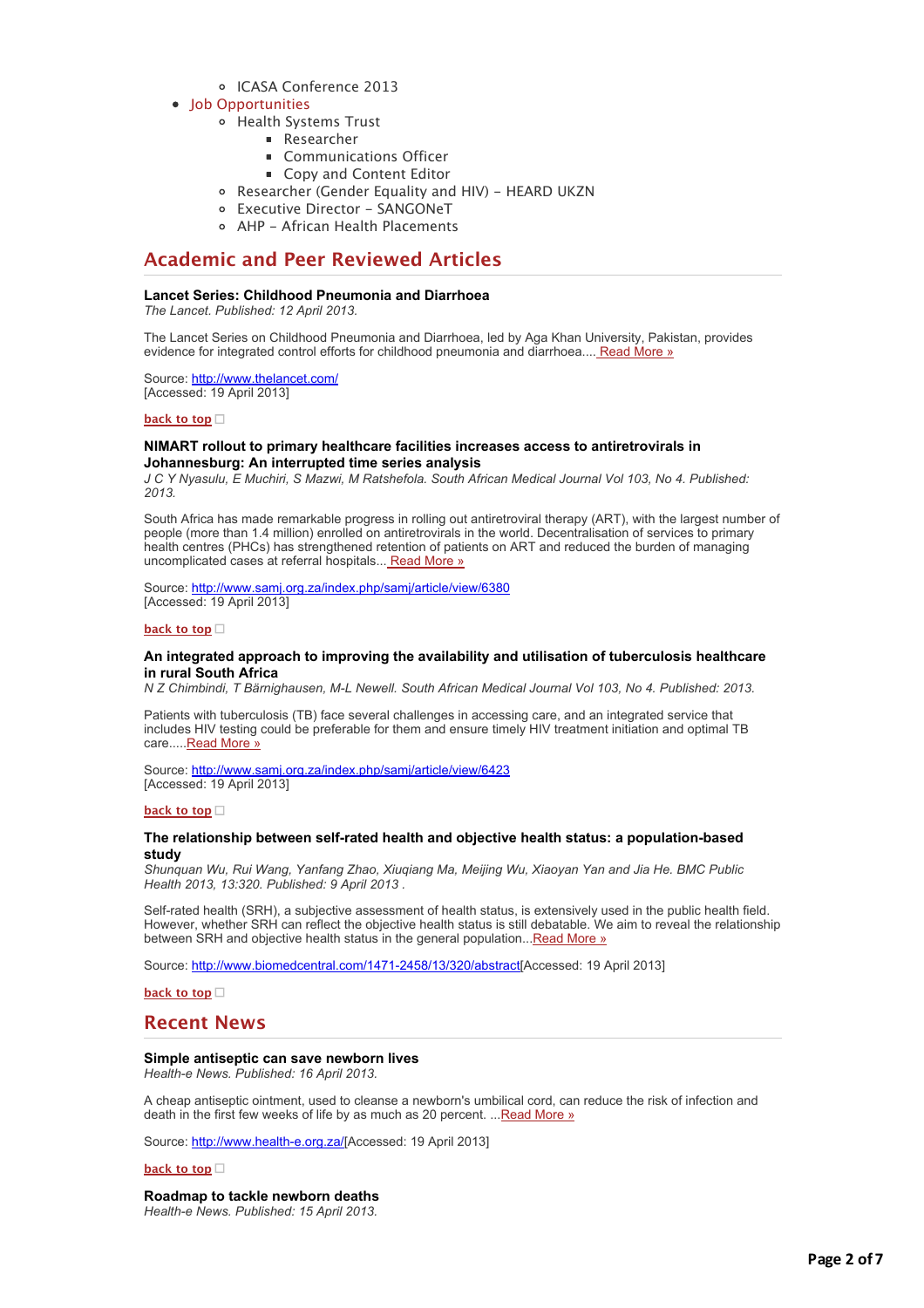Each year, about three million of the 7.7-million children who die before reaching their fifth birthday are newborns who do not survive their first four weeks of life. This situation has led to the top health agencies and [child experts meeting in South Africa to formulate what will become the Global Newborn Action Plan...Read](http://bulletin.hst.org.za//lt.php?id=K09SD11TUAYDSlBYBUUHC1NR) More »

Source: [http://www.health-e.org.za/\[](http://bulletin.hst.org.za//lt.php?id=K09SD11TUAMOSlBYBUUHC1NR)Accessed: 19 April 2013]

#### **[back to top](applewebdata://65453A6E-1A4C-409A-8986-2BDB9B6AC91A#top)**

#### **TB remains leading killer in SA**

*Mail & Guardian. Published: 11 April 2013.*

Tuberculosis is still the number one cause of death in South Africa, accounting for 12% of the deaths that occurred in 2010...[.Read More »](http://bulletin.hst.org.za//lt.php?id=K09SD11TUAYASlBYBUUHC1NR)

Source: http://mq.co.za/[Accessed: 19 April 2013]

#### **[back to top](applewebdata://65453A6E-1A4C-409A-8986-2BDB9B6AC91A#top)**

#### **ARVs alone won't save HIV infected mothers**

*Mail & Guardian. Published: 19 April 2013.*

Although almost half of all maternal deaths in South Africa are caused by HIV-related complications, there is no evidence yet that the government's antiretroviral drug programme has led to a lower chance of pregnant women infected with the virus dying during pregnancy, childbirth or within 42 days thereafter...[.Read More »](http://bulletin.hst.org.za//lt.php?id=K09SD11TUAABSlBYBUUHC1NR)

Source: [http://mg.co.za/\[](http://bulletin.hst.org.za//lt.php?id=K09SD11TUAAASlBYBUUHC1NR)Accessed: 19 April 2013]

#### **[back to top](applewebdata://65453A6E-1A4C-409A-8986-2BDB9B6AC91A#top)**

#### **Fewer South Africans dying of HIV/AIDS, but more of diabetes**

*Health-e News. Published: 11 April 2013..*

Government's annual death report has confirmed the trend that fewer South Africans have been dying of HIV/AIDS-related diseases... [Read More »](http://bulletin.hst.org.za//lt.php?id=K09SD11TUAYOSlBYBUUHC1NR)

Source: [http://www.health-e.org.za/\[](http://bulletin.hst.org.za//lt.php?id=K09SD11TUAAHSlBYBUUHC1NR)Accessed: 19 April 2013]

#### **[back to top](applewebdata://65453A6E-1A4C-409A-8986-2BDB9B6AC91A#top)**

### **South African clinics already achieving zero new HIV infections in children**

*Aidsmap. Published: 17 April 2013.*

Maternity clinics in South Africa have the potential to achieve zero transmission of HIV from mother to child, according to a review at Tygerberg Infectious Diseases Clinic comparing infant and maternal outcomes before and after the April 2010 recommendation of lifelong antiretroviral therapy for all mothers with CD4 cell counts below 350 cells/mm3.. [Read More »](http://bulletin.hst.org.za//lt.php?id=K09SD11TUAcHSlBYBUUHC1NR)

Source: [http://www.aidsmap.com/\[](http://bulletin.hst.org.za//lt.php?id=K09SD11TUAcGSlBYBUUHC1NR)Accessed: 19 April 2013]

#### **[back to top](applewebdata://65453A6E-1A4C-409A-8986-2BDB9B6AC91A#top)**

#### **Single antiretroviral pill launched**

*Business Day. Published: 8 April 2013.*

The long-awaited antiretroviral (ARV) single pill, aimed at improving compliance rates and reducing the time and money government spends on distribution, was launched in Pretoria... [Read More »](http://bulletin.hst.org.za//lt.php?id=K09SD11TUAcFSlBYBUUHC1NR)

Source: [http://www.bdlive.co.za/](http://bulletin.hst.org.za//lt.php?id=K09SD11TUAcESlBYBUUHC1NR)[Accessed: 19 April 2013]

#### **[back to top](applewebdata://65453A6E-1A4C-409A-8986-2BDB9B6AC91A#top)**

#### **People on ART have near normal life expectancies**

*Health-e News. Published: 10 April 2013.*

People living with HIV in South Africa, who access antiretroviral therapy (ART) before their immune systems are severely compromised, have life expectancies close to that of the general population, researchers have found... [Read More »](http://bulletin.hst.org.za//lt.php?id=K09SD11TUAcDSlBYBUUHC1NR)

Source: [http://www.health-e.org.za/\[](http://bulletin.hst.org.za//lt.php?id=K09SD11TUAAGSlBYBUUHC1NR)Accessed: 19 April 2013]

**[back to top](applewebdata://65453A6E-1A4C-409A-8986-2BDB9B6AC91A#top)**

#### **HIV in breastmilk spikes at weaning**

*Nature . Published: 17 April 2013.*

The amount of HIV in an infected mother's breast milk spikes when weaning begins, according to a study published in Science Translational Medicine. The findings are likely to add urgency to efforts to ensure that infected mothers without access to formula take antiretroviral drugs throughout and beyond the time that they wean their infants... [Read More »](http://bulletin.hst.org.za//lt.php?id=K09SD11TUAEHSlBYBUUHC1NR)

Source: [http://www.nature.com/\[](http://bulletin.hst.org.za//lt.php?id=K09SD11TUAEGSlBYBUUHC1NR)Accessed: 19 April 2013]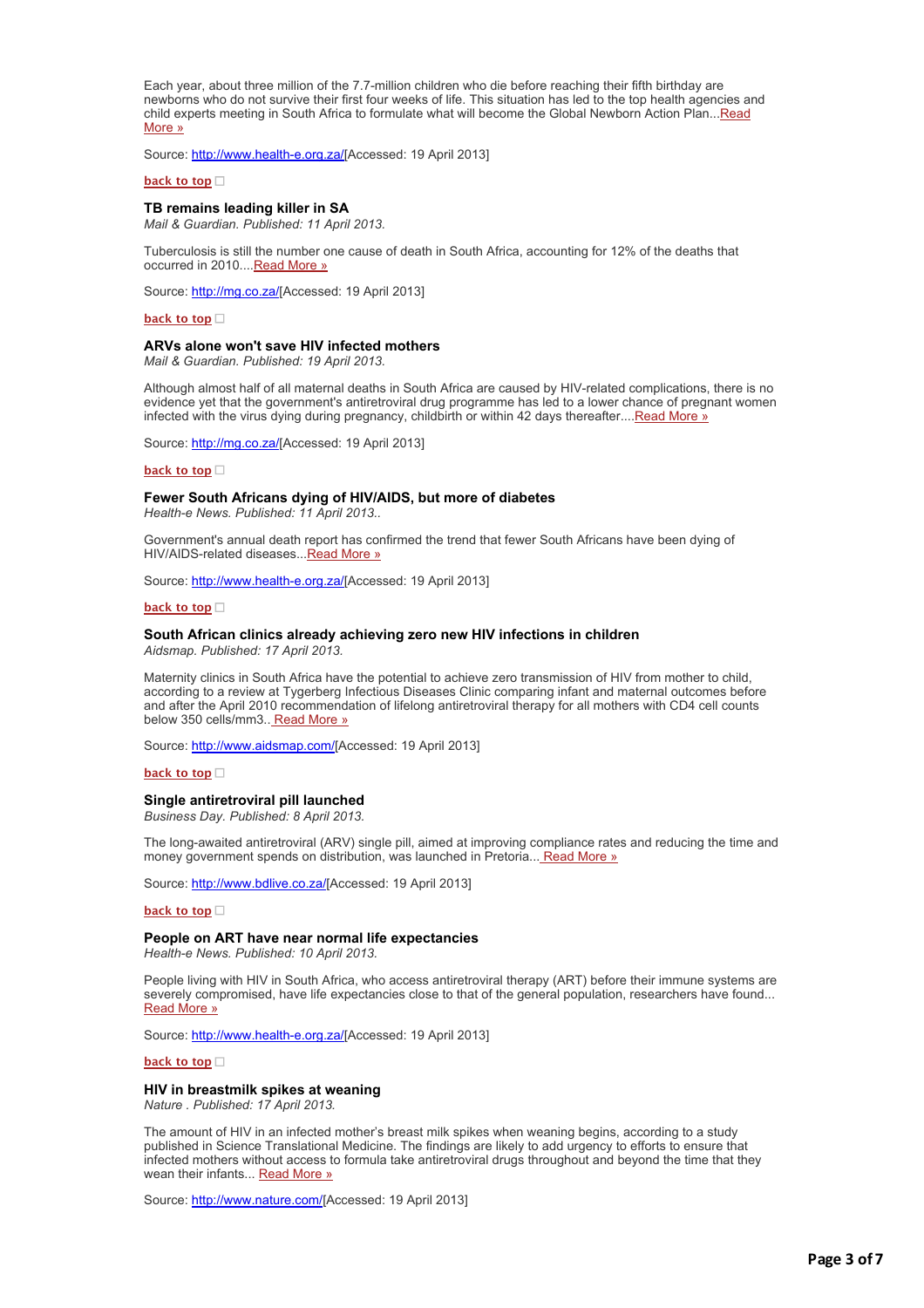#### **[back to top](applewebdata://65453A6E-1A4C-409A-8986-2BDB9B6AC91A#top)**

# **Global Fund targets \$15 Billion to effectively fight AIDS, TB and Malaria**

*Global Fund. Published: 8 April 2013.*

The Global Fund to Fight AIDS, Tuberculosis and Malaria announced a goal of raising US\$15 billion so that it [can effectively support countries in fighting these three infectious diseases in the 2014-2016 period... Read More](http://bulletin.hst.org.za//lt.php?id=K09SD11TUAcBSlBYBUUHC1NR) »

Source: [http://www.theglobalfund.org/\[](http://bulletin.hst.org.za//lt.php?id=K09SD11TUAcASlBYBUUHC1NR)Accessed: 19 April 2013]

#### **[back to top](applewebdata://65453A6E-1A4C-409A-8986-2BDB9B6AC91A#top)**

### **28% of schoolgirls HIV positive stat incorrect: Health Department**

*TimesLive. Published: 10 April 2013.*

A recent report incorrectly stated that 28% of schoolgirls in South Africa are HIV positive, the Health Department said. "It only applied to a very small area in the KwaZulu-Natal Midlands, where HIV was prevalent - six or seven schools," department spokesman Joe Maila said.... [Read More »](http://bulletin.hst.org.za//lt.php?id=K09SD11TUAcPSlBYBUUHC1NR)

Source: [http://www.timeslive.co.za/\[](http://bulletin.hst.org.za//lt.php?id=K09SD11TUAcOSlBYBUUHC1NR)Accessed: 19 April 2013]

### **[back to top](applewebdata://65453A6E-1A4C-409A-8986-2BDB9B6AC91A#top)**

### **Dept of Health withholding National AIDS Vaccine Plan**

*Health-e News. Published: 18 April 2013.*

Civil rights groups and communities have expressed their concerned about the failure of the Department of Health to release the National Aids Vaccine Strategic Plan (NAVSP) for 2013-2017... [Read More »](http://bulletin.hst.org.za//lt.php?id=K09SD11TUAAPSlBYBUUHC1NR)

Source: [http://www.health-e.org.za/\[](http://bulletin.hst.org.za//lt.php?id=K09SD11TUAAOSlBYBUUHC1NR)Accessed: 19 April 2013]

#### **[back to top](applewebdata://65453A6E-1A4C-409A-8986-2BDB9B6AC91A#top)**

## **Medical student intake to be upped**

*The New Age. Published: 17 April 2013.*

The government wants to increase the number of new medical students by 10% over the three to four years... [Read More »](http://bulletin.hst.org.za//lt.php?id=K09SD11TUAADSlBYBUUHC1NR)

Source: [http://www.thenewage.co.za/\[](http://bulletin.hst.org.za//lt.php?id=K09SD11TUAACSlBYBUUHC1NR)Accessed: 19 April 2013]

#### **[back to top](applewebdata://65453A6E-1A4C-409A-8986-2BDB9B6AC91A#top)**

#### **Sick hospitals get new heads**

*The New Age. Published: 9 April 2013.*

Three newly appointed hospital CEOs in North West have vowed to hit the ground running and make a meaningful turn-around in the way health is run in the province... [Read More »](http://bulletin.hst.org.za//lt.php?id=K09SD11TUAQHSlBYBUUHC1NR)

Source: [http://www.thenewage.co.za/\[](http://bulletin.hst.org.za//lt.php?id=K09SD11TUAQGSlBYBUUHC1NR)Accessed: 19 April 2013]

**[back to top](applewebdata://65453A6E-1A4C-409A-8986-2BDB9B6AC91A#top)**

# **Training and Resources**

#### **Structural Interventions, Alcohol Use, and Risk of HIV/AIDS Research Project Grant**

*National Institutes of Health (NIH). Deadline: 7 May 2013*

National Institutes of Health (NIH) is inviting applications for Structural Interventions, Alcohol Use, and Risk of HIV/AIDS Research Project Grant. The goal of this program is to reduce the risk of HIV/AIDS transmission by changing the environment of alcohol use. Although a variety of structural and environmental interventions have been employed successfully to reduce other drinking-related problems, similar research extending into the realm of HIV/AIDS risk reduction is still in its developing stages... [Click Here>>](http://bulletin.hst.org.za//lt.php?id=K09SD11TUAQBSlBYBUUHC1NR)

**[back to top](applewebdata://65453A6E-1A4C-409A-8986-2BDB9B6AC91A#top)**

# **Human Rights Scholarship (HRS)**

*The University of Melbourne. Deadline: 31 October 2013*

The Human Rights Scholarship is awarded to local or international applicants wishing to undertake graduate research studies at the University in the human rights field and who are able to demonstrate their commitment to the peaceful advancement of respect for human rights. [Click Here>>](http://bulletin.hst.org.za//lt.php?id=K09SD11TUAQASlBYBUUHC1NR)



# **Internship Opportunity: Research & Organising** *Right2Know Campaign.*

Page 4 of 7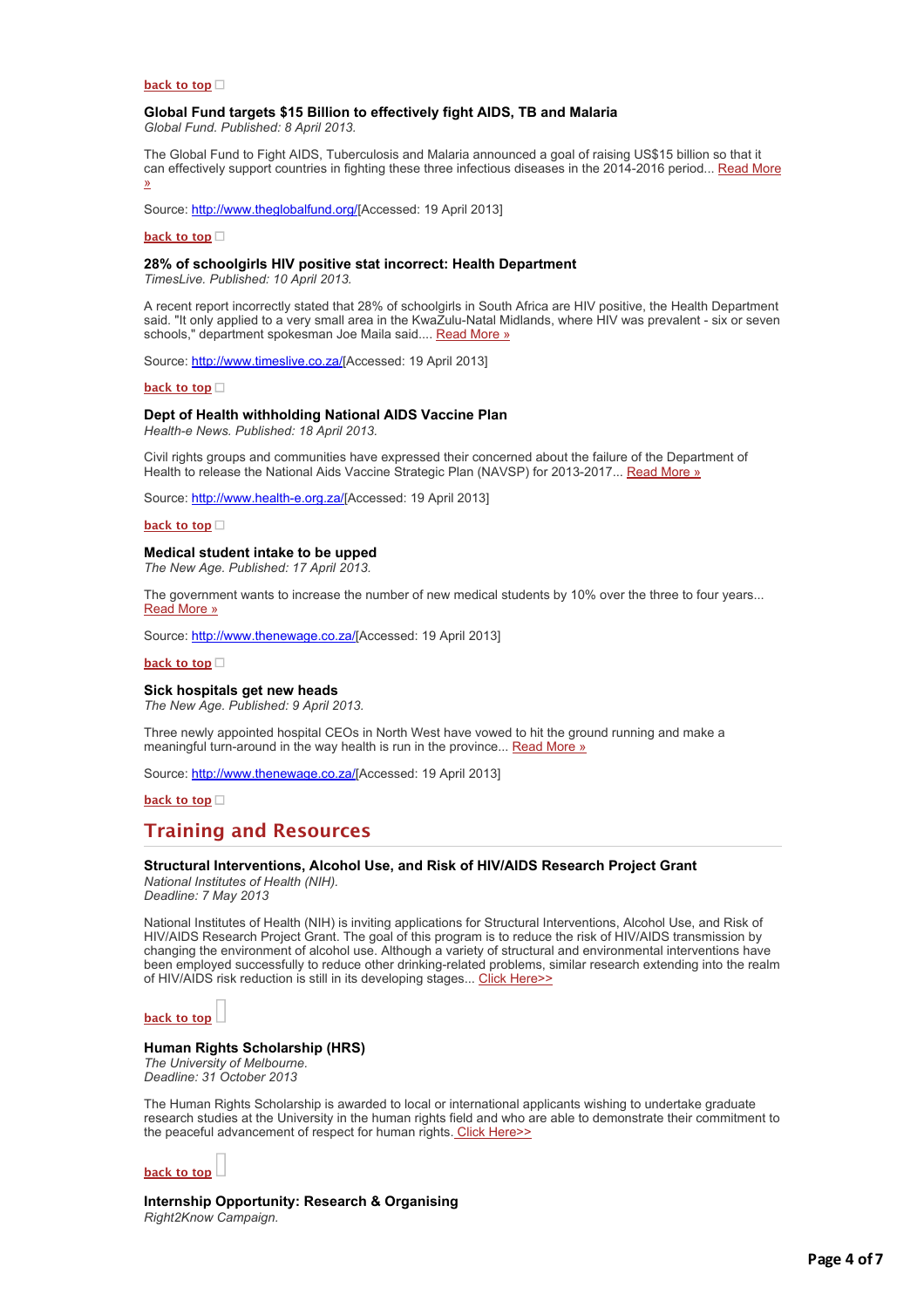The Right2Know campaign is offering 4 internships, as part of a newly established Research and Advocacy Unit. This could be a full-time or part-time commitment. R2k adheres to all relevant laws in respect of employment. The internships will be unpaid but costs will be covered. The Right2Know campaign is based in Salt River, Cape Town. The internship will be for duration of 4-6 months. [Click Here>>](http://bulletin.hst.org.za//lt.php?id=K09SD11TUAQPSlBYBUUHC1NR)

# **[back to top](applewebdata://65453A6E-1A4C-409A-8986-2BDB9B6AC91A#top)**

# **Reports and Publications**

# **Ending preventable child deaths from pneumonia and diarrhoea by 2025**

*World Health Organization. Published: 2013.*

Stopping the loss of millions of young lives from pneumonia and diarrhoea is a goal within our grasp. The integrated Global Action Plan for the Prevention and Control of Pneumonia and Diarrhoea (GAPPD) proposes a cohesive approach to ending preventable pneumonia and diarrhoea deaths... [Click Here»](http://bulletin.hst.org.za//lt.php?id=K09SD11TUAQOSlBYBUUHC1NR)

#### **[back to top](applewebdata://65453A6E-1A4C-409A-8986-2BDB9B6AC91A#top)**

### **Mortality and causes of death in South Africa, 2010: Findings from death notification** *Statistics South Africa. Published: 2013.*

This statistical release presents information on mortality and causes of death in South Africa for deaths that occurred in 2010. It also provides information on death occurrences from 1997 to 2009 to show trends in mortality and causes of death. [Click Here»](http://bulletin.hst.org.za//lt.php?id=K09SD11TUAUHSlBYBUUHC1NR)

#### **[back to top](applewebdata://65453A6E-1A4C-409A-8986-2BDB9B6AC91A#top)**

#### **A renewed global partnership for development**

*United Nations. Published: 2013.*

This report is a live document that will be refined to reflect outcomes of ongoing processes and conversations on the post-2015 development agenda. It captures the findings from the global conversation launched through the UNDG national and thematic consultations. [Click Here»](http://bulletin.hst.org.za//lt.php?id=K09SD11TUAUGSlBYBUUHC1NR)

#### **[back to top](applewebdata://65453A6E-1A4C-409A-8986-2BDB9B6AC91A#top)**

### **Linkage and retention in pre-ART care: Best practices and experiences from thirteen countries** *USAID. Published: 2013.*

To learn more about the current state of linkage and retention and identify country evidence and best practices of retention of PLHIV in pre-ART clinical and social support care in the sub-Saharan African region, AIDSTAR-One conducted a desk review of recent literature and an online survey with follow-up interviews, targeting fourteen countries in the region: Botswana, Ethiopia, Kenya, Lesotho, Malawi, Mozambique, Namibia, Rwanda, South Africa, Swaziland, Tanzania, Uganda, Zambia, and Zimbabwe. [Click Here»](http://bulletin.hst.org.za//lt.php?id=K09SD11TUAAFSlBYBUUHC1NR)

### **[back to top](applewebdata://65453A6E-1A4C-409A-8986-2BDB9B6AC91A#top)**

# **Conferences**

# **6th South African AIDS Conference**

*When: 18-21 June 2013 Venue: ICC Durban, South Africa URL: [http://www.saaids.co.za/](http://bulletin.hst.org.za//lt.php?id=K09SD11TUAUFSlBYBUUHC1NR)*

The 6th South African AIDS Conference will be held in Durban from 18-21 June 2013 and the conference theme is "Building on our successes: Integrating responses".

#### **[back to top](applewebdata://65453A6E-1A4C-409A-8986-2BDB9B6AC91A#top)**

#### **UCT Rehabilitation Conference 2013**

*When: 2 September 2013 - 4 September 2013 Where: Cape Town URL: [http://rehabconf2013.uct.ac.za/](http://bulletin.hst.org.za//lt.php?id=K09SD11TUAUESlBYBUUHC1NR)*

The Department of Health and Rehabilitation Sciences at the University of Cape Town is pleased to announce its first Rehabilitation Research Conference.

#### **[back to top](applewebdata://65453A6E-1A4C-409A-8986-2BDB9B6AC91A#top)**

# **Medical Humanities Conference** *Medical Humanities Research Group at the Wits Institute for Social and Economic Research Medical Humanities Research at the Wits for Social and Economic Research (WiSER) (WiSER) When: 2-4 September 2013*

*Venue: University of the Witwatersrand, Johannesburg URL: [http://wiserweb.wits.ac.za/](http://bulletin.hst.org.za//lt.php?id=K09SD11TUAUDSlBYBUUHC1NR)*

The Medical Humanities research group at WiSER invites abstracts of up to 500 words for papers that speak to our broad, inclusive theme of 'Body Knowledge'. We welcome submissions from scholars and practitioners in a wide variety of disciplines, including the arts, literature, film, sociology, anthropology, history, medicine,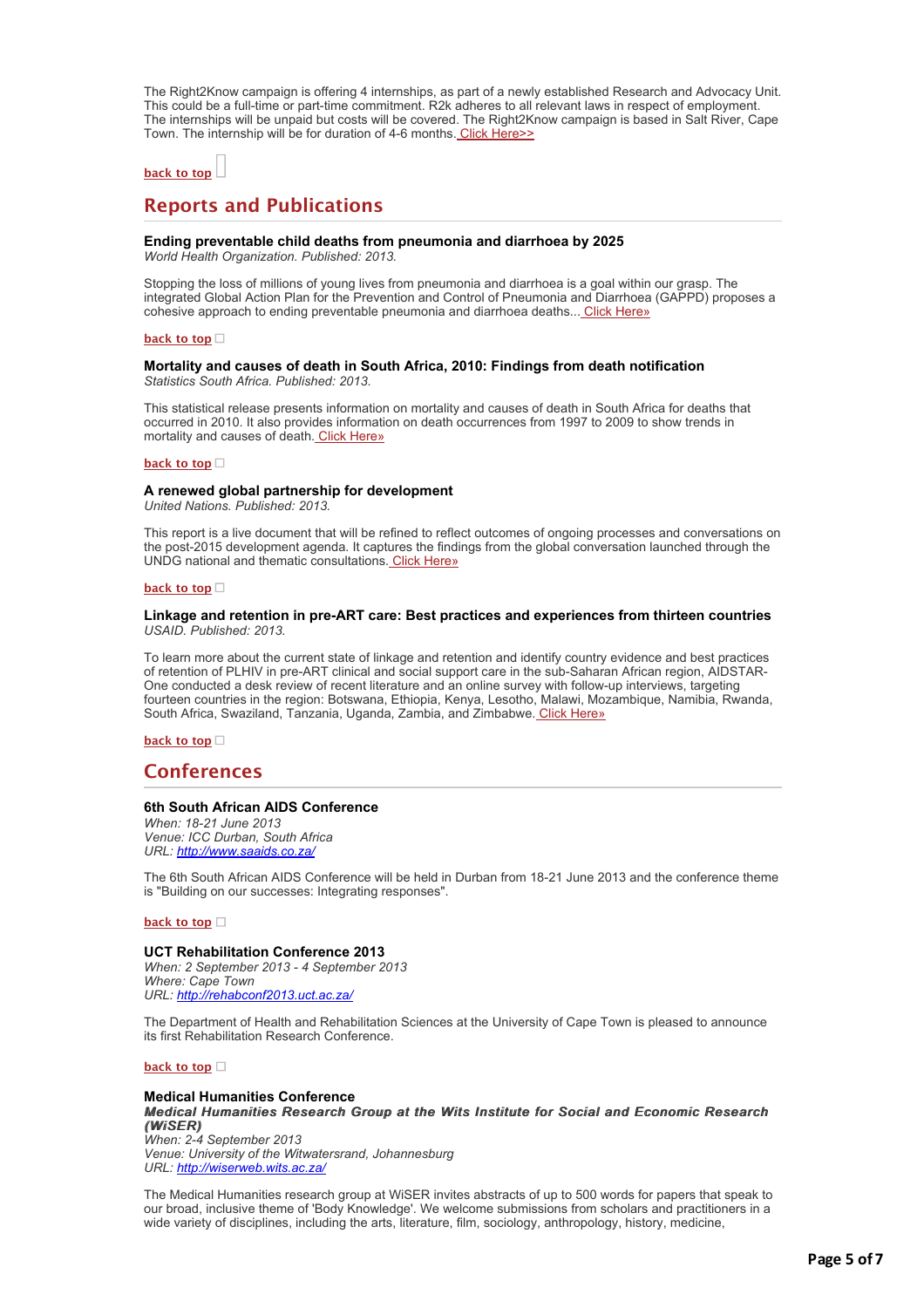philosophy, ethics, and psychology. In addition to panel sessions, we are planning a public event which will draw in a wider Johannesburg audience, as well as an art exhibition and film screening.

# **[back to top](applewebdata://65453A6E-1A4C-409A-8986-2BDB9B6AC91A#top)**

# **Joint PHASA and AFPHA Conference 2013**

*Public Health Association of South Africa and the African Federation of Public Health Public Health Association of South Africa and the African Federation of Public Health Associations. Associations. When: 24 -27 September 2013 Venue: Cape Town International Convention Centre, Cape Town, South Africa URL: [http://www.phasaconference.org.za/](http://bulletin.hst.org.za//lt.php?id=K09SD11TUAUCSlBYBUUHC1NR)*

The 2013 joint PHASA/AFPHA conference will have as its focus, a scientific debate and discussion on strategies and action needed to move beyond the MDGs and on the public health legacy that we should leave, or want to, leave behind for the future generation. An exciting programme of local and international speakers is being put together.

# **[back to top](applewebdata://65453A6E-1A4C-409A-8986-2BDB9B6AC91A#top)**

# **7th SAHARA Conference 2013**

*When: 7-10 October 2013 Venue: Dakar, Senegal URL: [http://sahara.org.za/conferences/2013](http://bulletin.hst.org.za//lt.php?id=K09SD11TUAUBSlBYBUUHC1NR)*

The Social Aspects of HIV and AIDS Research Alliance (SAHARA), established in 2001 by the Human Sciences Research Council (HSRC), is an alliance of partners established to conduct, support and use social sciences research to prevent the further spread of HIV and mitigate the impact of its devastation in sub-Saharan Africa. The SAHARA 7 conference theme is "Translating evidence into action: Engaging with communities, policies, human rights, gender, service delivery".

#### **[back to top](applewebdata://65453A6E-1A4C-409A-8986-2BDB9B6AC91A#top)**

# **ICASA Conference 2013**

*When: 7-11 December 2013 Venue: CTICC, Cape Town, South Africa URL: [http://www.icasa2013southafrica.org/](http://bulletin.hst.org.za//lt.php?id=K09SD11TUAUASlBYBUUHC1NR)*

The ICASA conference remains one of the most important events in the calendar of the year, contributing towards overcoming the HIV and TB epidemics that grip our region. Sub-Saharan Africa remains the most affected region with over 22 Million people living with HIV and AIDS and the highest Tuberculosis rates worldwide. Official 17th ICASA Conference 2013 Theme: Now more than Ever: Targeting Zero.

**[back to top](applewebdata://65453A6E-1A4C-409A-8986-2BDB9B6AC91A#top)**

# **Job Opportunities**

# **Health Systems Trust**

#### **Researcher**

*Employer: Health Systems Trust Closing Date: 19 April 2013 Please view our website for more details Please view our website more details [http://www.hst.org.za](http://bulletin.hst.org.za//lt.php?id=K09SD11TUAUPSlBYBUUHC1NR)*

### **Communications Officer**

*Employer: Health Systems Trust Closing Date: 19 April 2013 Please view our website for more details Please view our website more details [http://www.hst.org.za](http://bulletin.hst.org.za//lt.php?id=K09SD11TUAUOSlBYBUUHC1NR)*

# **Copy and Content Editor**

*Employer: Health Systems Trust Closing Date: 19 April 2013 Please view our website for more details Please view our website more details [http://www.hst.org.za](http://bulletin.hst.org.za//lt.php?id=K09SD11TUAIHSlBYBUUHC1NR)*

# **Researcher (Gender Equality and HIV)**

*Employer: HEARD UKZN Closing Date: 19 April 2013 Please view our website for more details Please view our website more details [http://www.hst.org.za](http://bulletin.hst.org.za//lt.php?id=K09SD11TUAIGSlBYBUUHC1NR)*

# **Executive Director**

*Employer: SANGONeT Closing Date: 30 April 2013 Please view our website for more details Please view our website more details [http://www.hst.org.za](http://bulletin.hst.org.za//lt.php?id=K09SD11TUAIFSlBYBUUHC1NR)*

# **AHP - African Health Placements**